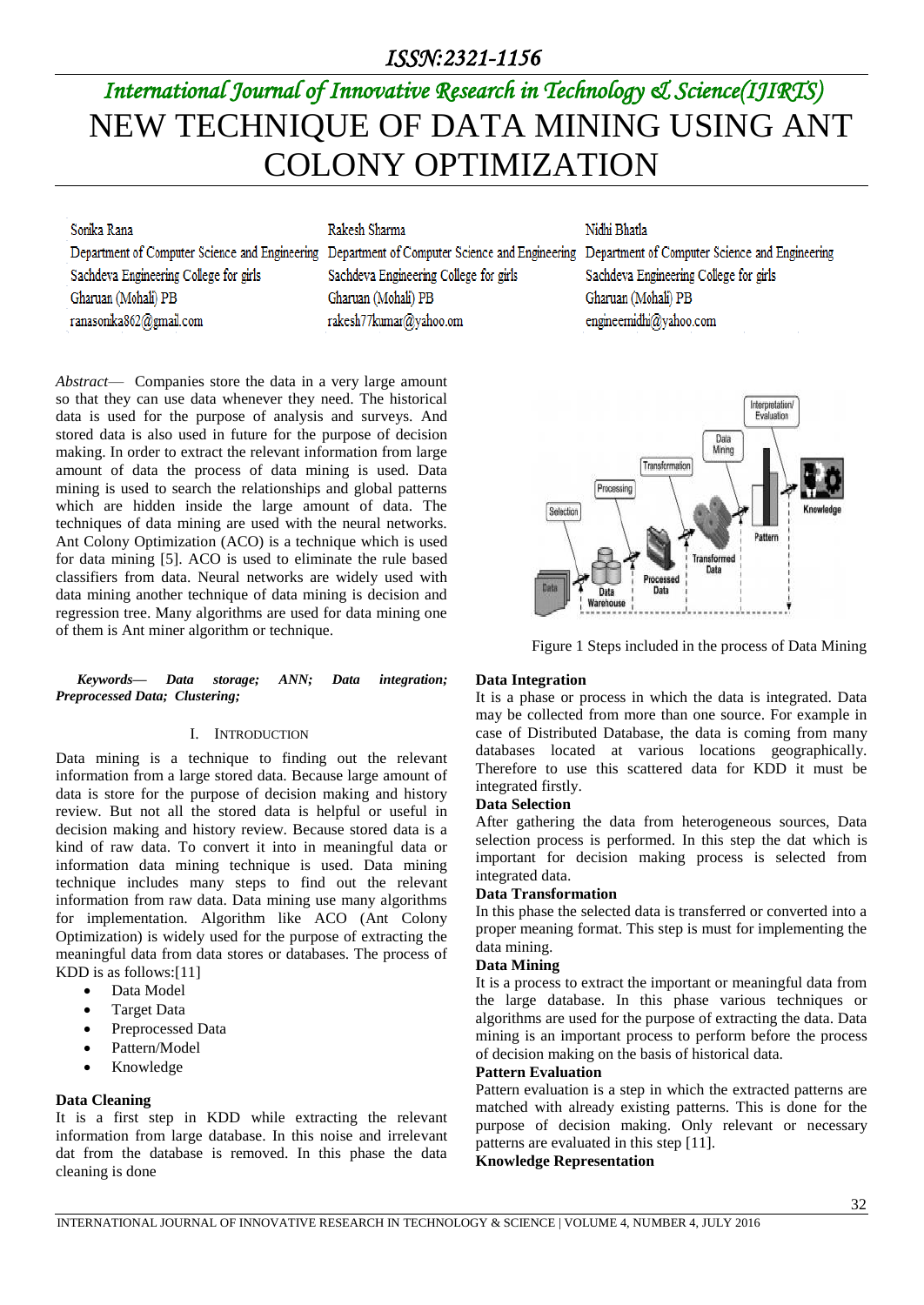# *International Journal of Innovative Research in Technology & Science(IJIRTS)*

It is the last step in which the extracted data or patterns are visually represented to the end user. Various visual effects or techniques are used in this step. Visualization of data makes the data to be easily understood by the end users [11].

In data mining two learning approaches are used. These approaches are as follows:

- Supervised Learning
- Unsupervised Learning

#### **Supervised Learning:**

This technique of learning is also known as directed data mining. In this technique or approach the variable is divided into two categories. One variable is known as Explanatory variable and another is known as Dependent variable. The value of Dependent Variable must be known for data set.

#### **Unsupervised Learning:**

In this technique of learning the variables are not divide into parts. All the variables re treated as same. The only difference between supervised learning and unsupervised learning is that in case of unsupervised learning technique the target is to reduction of data in more generalized form like clusters.

#### II. TASKS PERFORMED BY DATA MINING

Various tasks performed in data mining is as follows:

- Classification
- Estimation
- Prediction
- Association Rule or Affinity grouping
- Clustering
- Description and Visualization

#### **Classification**

Classification is a process in which the whole database is monitored for the purpose of finding or extracting the relevant data or information. This phase is characterized by well define classes.

#### **Estimation**

Estimation is a technique which is performed to find out the output of some inputted data. This phase provides the output to corresponding input along with some unknown variables.

#### **Prediction**

In this phase the data is evaluated or monitored by considering some of the future predictions which can take place in near future and feasible. Normally prediction is perform or estimated on the basis of historical data. For example after evaluating the historical data it can be estimated or predicted that which customer will leave to buy the product or what can be reason behind this?

#### **Association Rule**

Association rule is used to define the relationship between various modules. Association tells that how modules or various objects are associated with each other.

#### **Clustering**

Clustering is a very strong technique used for data mining. It can only use as a data mining technique. Clustering used various algorithms to access the database deeply. Clustering is technique which divides the database into segments or sub groups. These segments are the collection of related variables. These sub divided segments are known as clusters. After dividing the database into clusters it is easy to extract the relevant information on the basis of divided clusters.

#### **Description and Visualization**

Data visualization is last step to perform. In this the mined data is represented to the end user. To make the data easily understandable to the user, various visualization techniques are applied to the mined data. [12]

#### III. ALGORITHM USED FOR DATA MINING

ACO is an optimization algorithm that uses a graph for solving computational problems and finding good paths. ACO stands for Ant Colony Optimization, an algorithm that is based on the behavior of ants that finds path between their colony and the food source. ACO is the first algorithm of the Ant Colony algorithms family that aims to search optimal path in a graph. The ants when go in search of food, wanders and when finds a food source, lays pheromone trails in the path when returning from food source to their colony. The other ants follow the same path and find food source. The pheromone trail evaporates with time and hence loses its attractive strength. The pheromone trails stay for lesser time on longer paths because the more time an ant takes to travel down the path, the more time pheromone will evaporate. When the path is shorter, it is marched over frequently, pheromone trails are laid frequently which increases the density of pheromones and hence pheromone trails stay longer on shorter paths. The pheromone evaporation helps the follower ants to find shorter paths and when a shorter path is found the other ants are believed to follow that path instead of the earlier one. This avoids adherence to single path without searching other routes that are shorter. This behavior of ants helped in designing ACO that is an optimization algorithm for finding the path through a guided search in a graph. The application of this algorithm includes providing optimized solution to the travelling salesman problem fulfilling the conditions that every city be visited once. These algorithms can be applied for finding optimized solutions to many problems like vehicle routing problem, stochastic problems etc. The solutions that were earlier provided to these problems like approaches of simulated annealing and genetic algorithm were unable to adapt the abrupt changes in graph. ACO have advantage over these solutions that this algorithm runs uninterruptedly and readily adapt changes that happen in real time and thus can be applicable in network routing and urban transportation systems.

#### IV. RELATED WORK

**Rafael S. Parpinelli** "Data Mining with an Ant Colony Optimization Algorithm":- In this author defines the Ant-Miner algorithm or technique for data mining. This algorithm is used to eliminate the classification from data. This algorithm is based on real ant colonies and other principles and concepts of data mining are also used. In this the comparison of Ant-Miner with CN2 is done with respect to the performance analysis. After simulation it is observed that the Ant-Miner is much reliable then CN2 with the point of simplicity and accuracy. Data mining is a process opf KDD. KDD stands for Knowledge Discovery in Database.